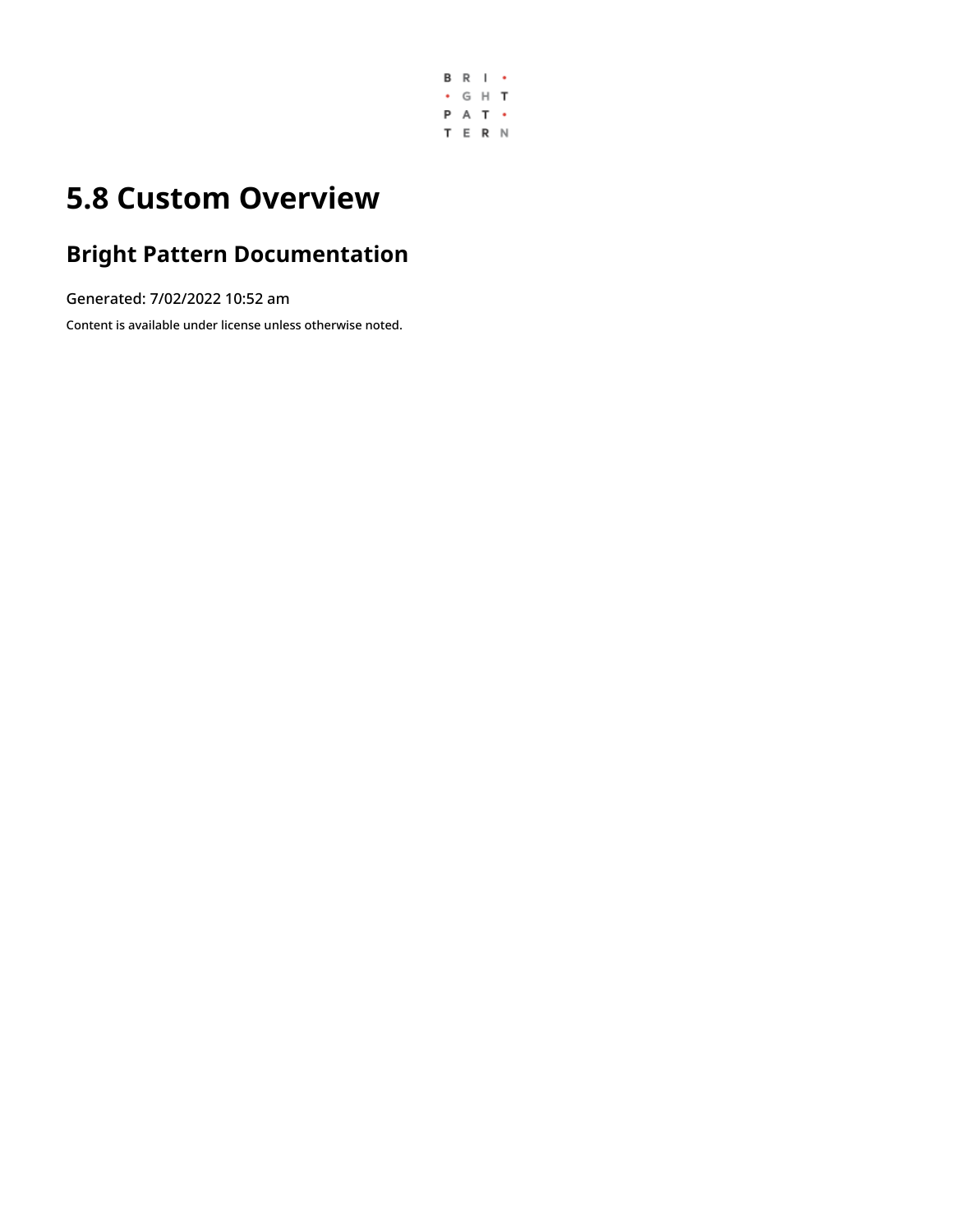#### **Table of Contents**

<span id="page-1-0"></span>

| Table of Contents              |  |
|--------------------------------|--|
| <b>Custom Reporting Fields</b> |  |
| <b>Custom Survey Fields</b>    |  |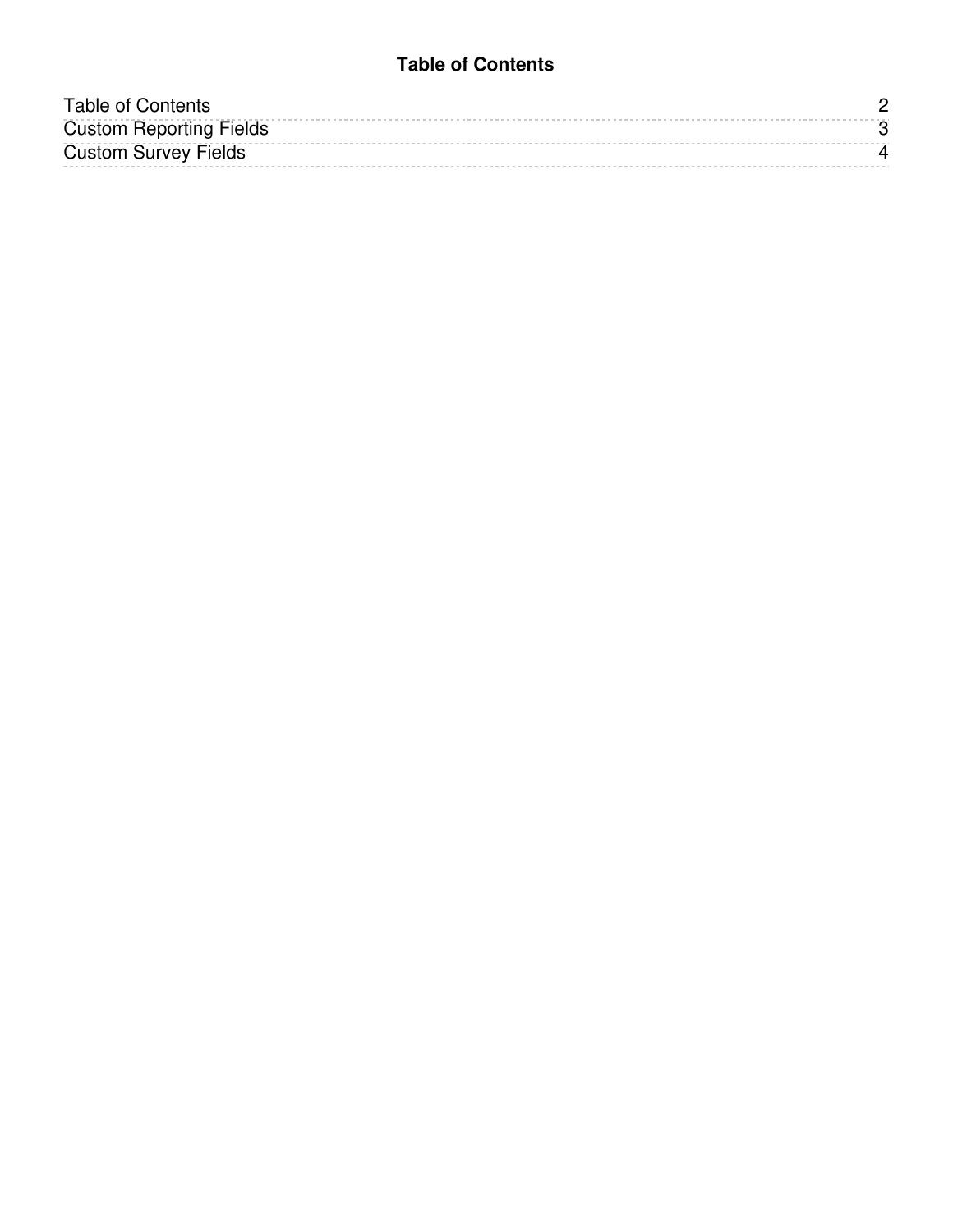# <span id="page-2-0"></span>**Custom Reporting Fields**

Customizable fields are available for reporting purposes. Each custom field has a name, which can be any unique value, one that is distinctly different than any field offered by default.

[Custom](https://help.brightpattern.com/5.8:Contact-center-administrator-guide/Custom/Overview/?action=html-localimages-export#topic_scenario-builder-reference-guide.2Fscenarioblocks.2Fsetcustomreportingfield) fields are added by clicking **EDIT** beside each available field. A dialog pops up with the following items to edit:

- **Field Name** The unique name of the custom reporting field (e.g., "my\_custom\_field")
- **Enabled** Select this checkbox to enable the custom reporting field to be used for your tenant.

You can [define](https://help.brightpattern.com/5.8:Form-builder-reference-guide/Text#Custom_reporting_field) up to 25 custom reporting fields. Once they are defined here, they can be populated for any type of interaction via scenarios and/or activity forms. The collected data will appear in the call detail table of the Reporting Database and can also be used as a filter when searching for [Interaction](https://help.brightpattern.com/5.8:Contact-center-administrator-guide/Custom/Overview/?action=html-localimages-export#topic_reporting-reference-guide.2Finteractionrecordssearch) Records.

Note that all custom reporting fields are text fields with a 255 character limit.

| Search                               | <b>Custom Reporting Fields</b> |               |
|--------------------------------------|--------------------------------|---------------|
| <b>Users &amp; Teams</b>             |                                |               |
| <b>Directory</b>                     | Field1:                        | blacklist     |
| <b>Scenario Entries</b>              | Field2:                        | ticket        |
| <b>Scenarios</b>                     |                                |               |
| <b>Workflows</b>                     | Field3:                        | sales         |
| <b>Services &amp; Campaigns</b>      | Field4:                        | am review     |
| Lists                                | Field5:                        | bonus         |
| <b>Do Not Call Lists</b>             | Field6:                        | $<$ empty $>$ |
| $\blacktriangleright$ Tasks          | Field7:                        | $<$ empty $>$ |
| <b>Case &amp; Contact Management</b> | Field8:                        | $<$ empty $>$ |
| <b>Call Center Configuration</b>     | Field9:                        | $<$ empty $>$ |
| <b>Quality Management</b>            | Field10:                       | $<$ empty $>$ |
| <b>Reporting</b>                     | Field11:                       | $<$ empty $>$ |
| Custom                               | Field12:                       | $<$ empty $>$ |
| <b>Custom Reporting Fields</b>       | Field13:                       | $<$ empty $>$ |
| <b>Custom Survey Fields</b>          | Field14:                       | $<$ empty $>$ |
| Security                             | Field $152$                    | $<$ empty $>$ |
|                                      | Field16:                       | $<$ empty $>$ |
|                                      | Field17:                       | $<$ empty $>$ |
|                                      | Field18:                       | $<$ empty $>$ |
|                                      | Field19:                       | $<$ empty $>$ |
|                                      | Field20:                       | $<$ empty $>$ |
|                                      | Field21:                       | $<$ empty $>$ |
|                                      | Field22:                       | $<$ empty $>$ |
|                                      | Field23:                       | $<$ empty $>$ |
|                                      | Field24:                       | $<$ empty $>$ |
|                                      | Field25 <sup>o</sup>           | $<$ empty $>$ |

Custom Reporting Fields